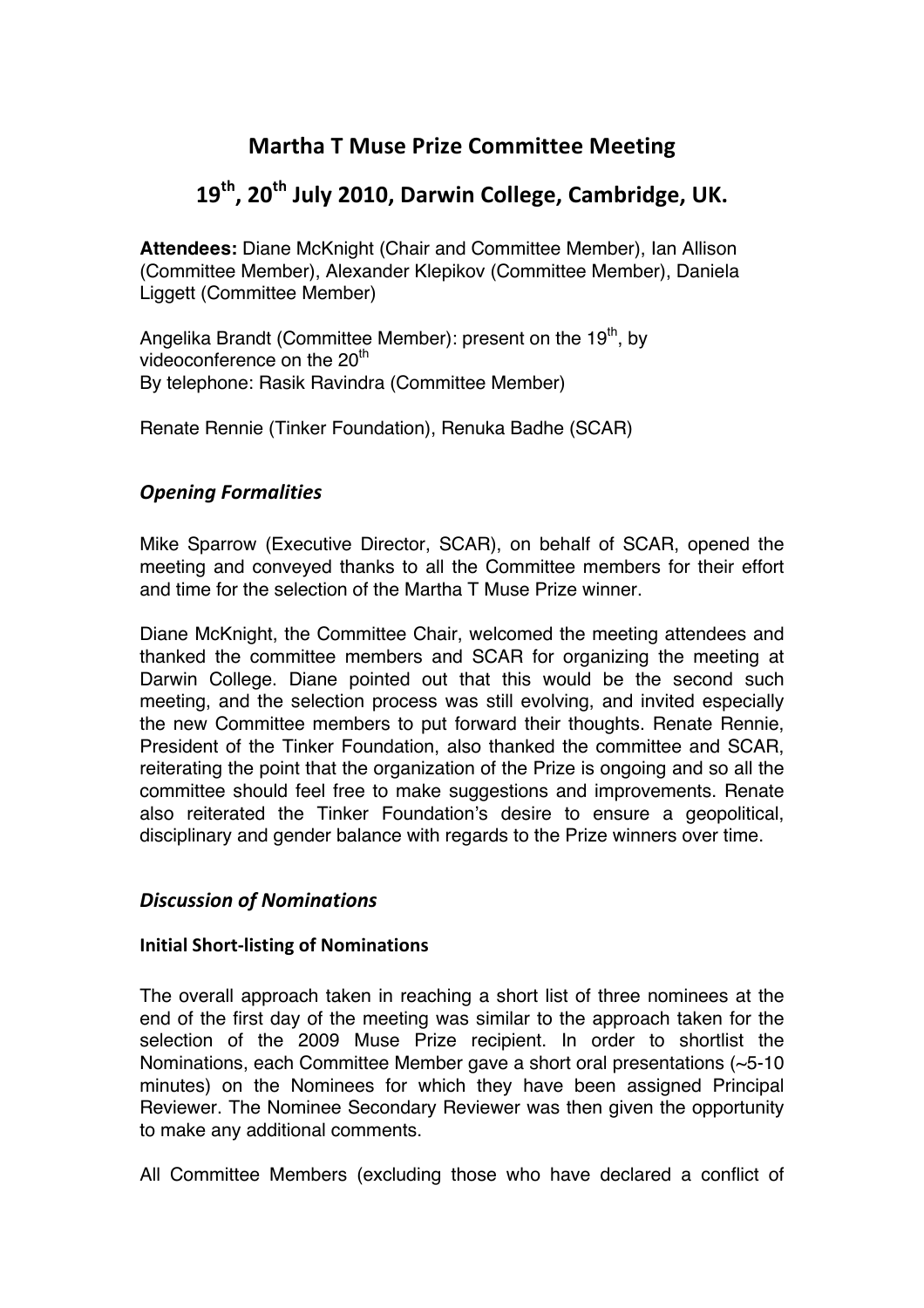interest – see below) then rated the nomination (using the Evaluation forms – Appendix) at the meeting itself, based both on the presentation and the complete Nomination package. A further opportunity to reconsider scores was given after all the Nominees had been discussed. These scores were then used to shortlist the Nominees.

Disclosures of conflicts of interest had been made prior to the meeting and taken into account in assigning Principal and Secondary Reviewers. The Committee decided that any Committee Member that had declared a conflict of interest would not evaluate that particular Nominee nor voice an opinion. However they would not need to leave the room and could share additional information when a specific question was directed to them.

After the Committee Members had finalized their evaluations, Renuka and Diane presented the results to the Committee. Those Nominees with scores above 75/100 (a total of 8) were considered further. Diane checked if any Committee Member thought any Nominee not in these top eight should be considered further, which was not the case.

The Committee discussed these top eight further and then each member voted by ballot to choose two Nominations to not consider further. The results of the ballot yielded five names. A second ballot was then held where each member was asked to choose one nomination to not consider further, leaving a final selection shortlist of three.

The meeting then adjourned for the day to give Committee Members time to study the final Nominations in depth.

#### *Final'Selection*

Diane provided the Committee with a short review of the previous day's discussions and decisions. One member of the committee participated in the vote via video conference, and one via teleconference. One committee member did not participate in the final voting because of declared conflicts of interest among the final three candidates. The first vote of the day was held to obtain the final shortlist of two Nominees, as was done in 2009. The Committee Members then revisited the Prize Winner Attributes and the main aims of the Prize.

Two new reviewers were randomly appointed for the final two Nominees. The strong points of the final two nominees were presented again to the Committee. A second ballot was then made for the winner, and Helen Fricker emerged as the second recipient of the Martha T Muse Prize.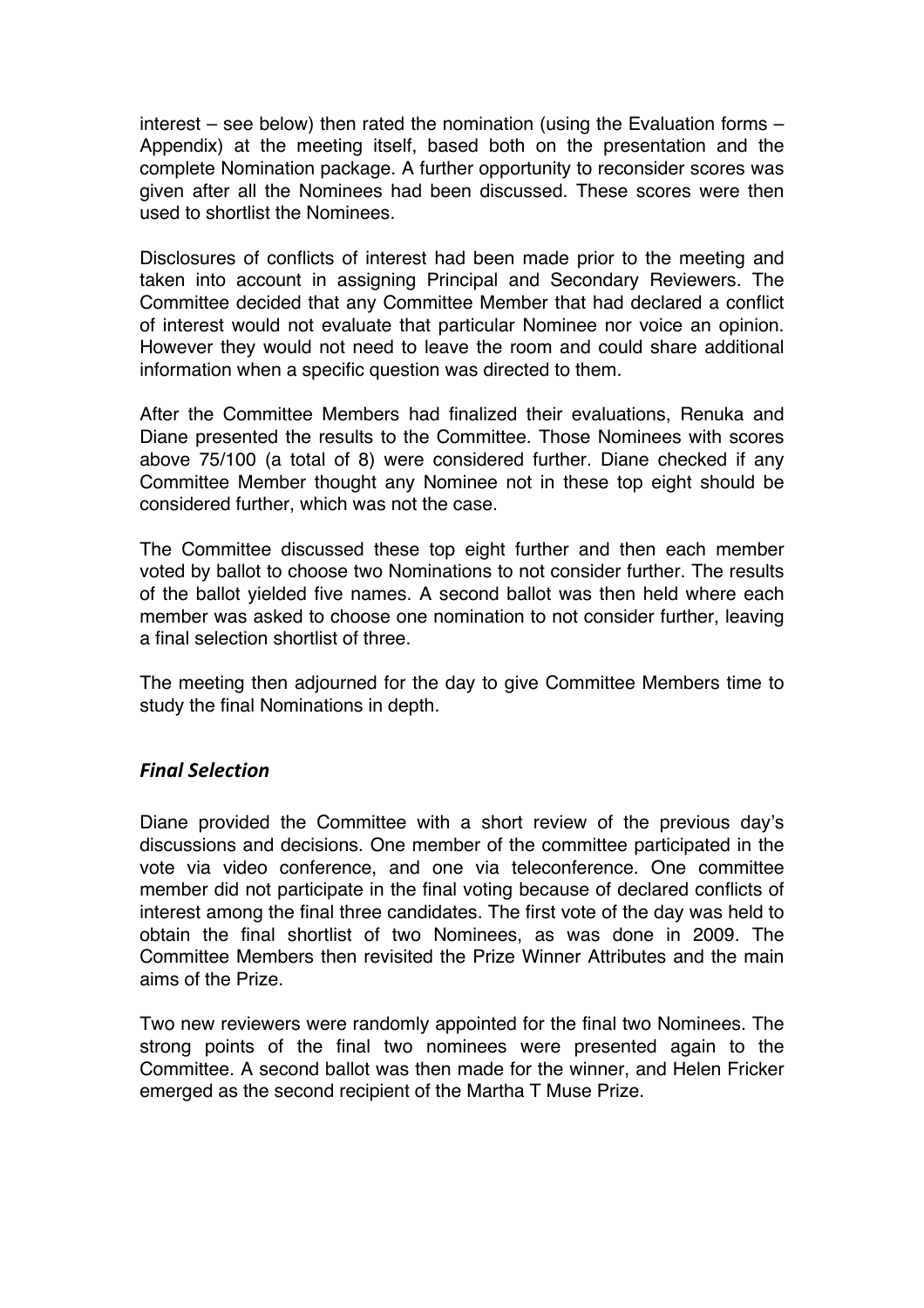## **Post-meeting activities**

*Action:* Diane and Renuka to work on a short citation and press release for Helen Fricker and to pass it by the Committee and Tinker for approval. The Press Release would have an embargo date.

*Action:* After letters have been sent out to unsuccessful Nominators, Renuka to email selected Nominators to ask them to update their nominations for next year on the  $1<sup>st</sup>$  of January 2011 (Please note the suggestion on age limits below, this is important as re-nominations allowed if the Nominee is below 55 at closure of nominations)

## *Location'of'the'Prize'Award'Ceremony'and'Schedule'of'Future'Prizes*

The Committee discussed possible locations for the Award Ceremony/ Prize winner lecture, noting that it should be at a high profile event with a connection to Antarctic Science and/or Policy. The Committee decided upon the SCAR Open Science Conference in Buenos Aires as a possible venue, however, the winner is unable to attend the Conference due to the extremely short notice and other personal circumstances. Amongst other possible venues for the Prize ceremony discussed by the Prize Winner and the Chair of the selection Committee, the preference was for the Fall AGU meeting (Dec 13 – 17, 2010).

*Action:* Diane to check whether this is possible, and discuss with Renuka about further arrangements for meeting, including the Prize Ceremony and a Plenary lecture by the Prize Winner.

The Committee decided that nominations for the next Prize would open on Jan  $1<sup>st</sup>$  and close on April 30<sup>th</sup>. The Committee was of the view that it was important to have a rotation of venues for the meeting of the Selection Committee. The Committee would meet on the 2nd and 3rd of June, 2011, venue to be finalized (in order of preference: Chile, China).

#### **Future of the Prize Committee**

Ian Allison and Rasik Ravindra rotate off the Prize Committee after two years to allow for the yearly rotation of the Committee and were thanked for their contribution by Diane, Renate and Renuka.

*Action:* Committee members and Mike Sparrow to suggest to Renuka potential new Committee Members to replace Ian and Rasik. The need for a Committee member with an expertise in atmospheric sciences was underlined by those present.